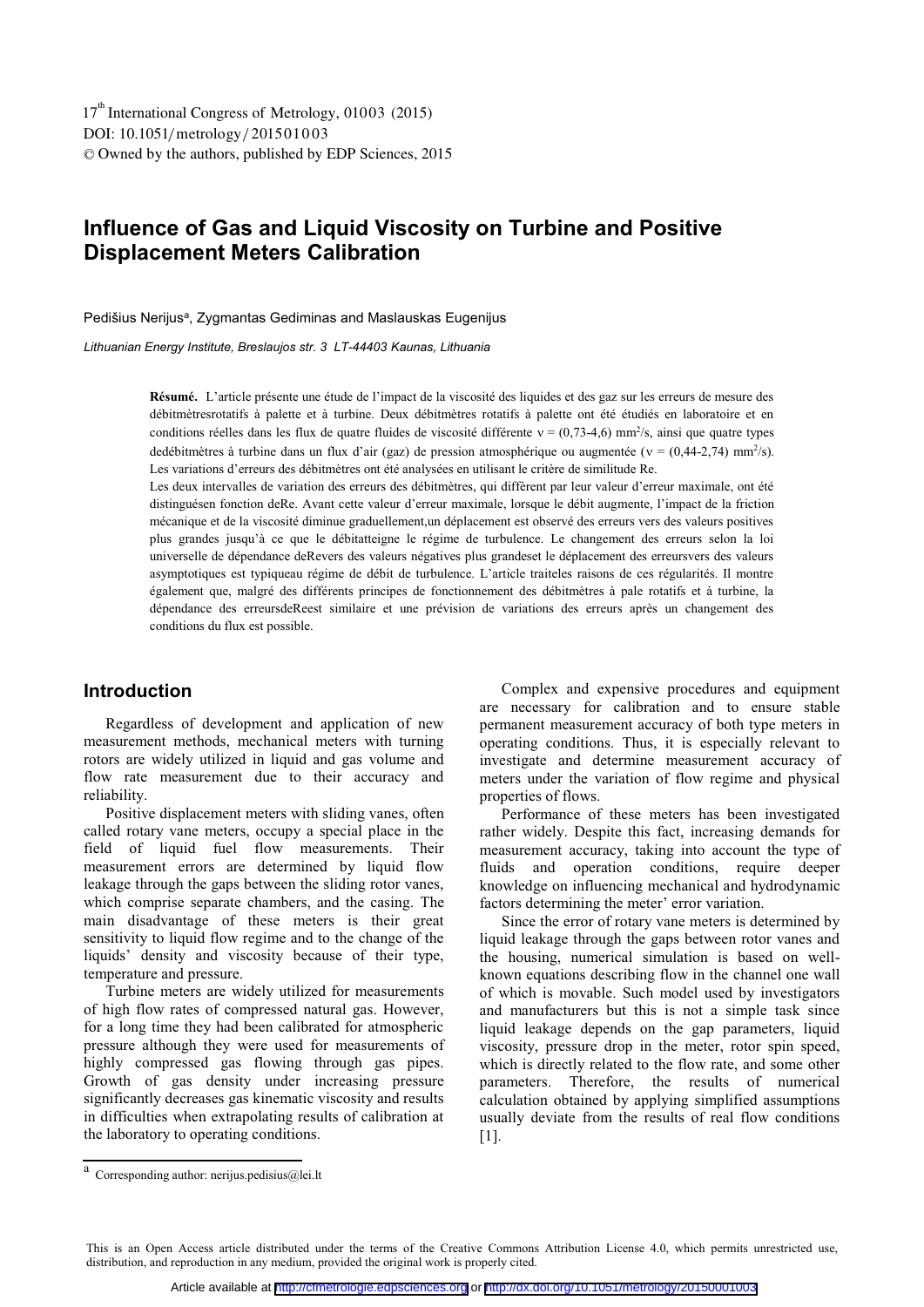Useful information on the flow structure in rotary vane meter can be obtained by result analysis of researches related to the flow over the cavity or when a flat surface moves over the cavity where a complicated vortical movement is formed, the structure of which significantly varies considering cavity dimensions, shape and Re number [2]. Usually at low Re, large scale and low frequency structures accumulating the biggest part of the flow energy are observed. With Re increase, high frequency pulsations indicating the occurrence of thinner (smaller) structures are more vivid [3, 4]. Centrifugal forces enable the formation of 3D instabilities. Such investigation results should be estimated in numerical simulations of rotary vane meter performance since liquid leakages from the meter chamber through the gaps as well as meter errors may be strongly related to the structure of the liquid movement in the chambers.

Measurement accuracy of turbine meters under the influence of different factors, including viscosity of liquid or gas is experimentally most investigated issue. The most significant results of these investigations were identification of a universal pattern that links the meter factor with rotation frequency and kinematic viscosity as well as acceptance of Re number as a distinctive parameter for the process characterization. However, error or calibration curves assumed a universal shape only at high Re where curves become viscosity independent.

Recently investigation of relationship between measurement errors of turbine meters in liquids and gases of various viscosity and gas still persists. This is of particular importance at low Re for the considerable influence of mechanical and viscosity drags. A variety of ways for presenting turbine meter calibration results as well as calibration methods are analysed and applied [5- 9]. The construction of new calibration facilities operating at high gas pressure or using alternate test fluids are developing. Beside the mentioned influencing factors and like as for rotary vane meters, liquid or gas leakages in turbine meter also depend on an interaction of meter' blades and casing.

Thus, this study aimed to define physical reasons for variances of error regularities in order to justify possibilities to forecast measurement accuracy of turbine and rotary vane meters under operational conditions in case of significantly changed kinematic viscosity of gas or liquid.

Analysis of relationship between error and Re was conditioned by the still further quite wide application in practice of meters without pulse counters and strong needs to perform monitoring meter' operation and its timely calibration.

## **1. Testing procedures**

Rotary vane and turbine meters used for custody transfer were chosen for research on influence of liquid and gas viscosity.

Rotary vane meters DN100 were investigated in four different liquids (diesel fuel, Jet-A1 kerosene, Exxsol

D80 kerosene and petrol) and in on-site conditions (fuel terminals) using portable measurement equipment as well as in the laboratory conditions using stationary facility; meter DN65 – in Exxsol D80 and only in laboratory conditions. Density and kinematic viscosity of the liquids at temperature range (10 to 25) °C varied from 719 kg/m<sup>3</sup> to 838 kg/m<sup>3</sup> and from 0.67 mm<sup>2</sup>/s to 5.5 mm<sup>2</sup>/s, respectively.

The real volume of the flowing liquid was measured using reference measuring tanks of volumes  $0.5 \text{ m}^3$ ;  $2.0 \text{ m}^3$  $m<sup>3</sup>$  and 5.0 m<sup>3</sup>, taking into account the flow rate, which changed from 12  $\text{m}^3/\text{h}$  to 120  $\text{m}^3/\text{h}$ . Density and dynamic viscosity of liquid samples were measured using the meter SVM 3000 at temperatures measured during the experiment. Density measurement uncertainty was 0.0005 g/cm3 , viscosity was 0.35%. Best volume measurement capability using volumetric measurement method, taking into account liquid flow rate, varied within range from 0.060 % to 0.065 %. Under laboratory conditions at flow rate up to 50  $m^3/h$ , a weighing method was also applied to measure the mass of the flowing liquid, which guaranteed the measurement uncertainty  $(0.040 \text{ to } 0.045)$  %. Since in all cases the liquid out flew to the open reference measuring tank or to the reservoir on balances, the influence of the pressure on the measurement results was not estimated.

While measuring air (gas) flow rates at the atmospheric and operational pressures, the reading changes of few types of conventional turbine gas meters were investigated and analyzed in the following order:

– initially, meter' errors at the atmospheric pressure were investigated in the laboratory facility at the air flow rate (100 to 9700)  $m^3/h$  and measurement uncertainties (0.25 to 0.30)%. International meteorological traceability of reference turbine meters was maintained by calibrating them in the PTB (Germany) national laboratory with uncertainties (0.12 to 0.15) % at the atmospheric pressure and was proved by interlaboratory comparisons;

– after that the meters were calibrated in the laboratories (Pigsar or Karlsruhe, Germany; Force, Denmark) at the pressure (0.61 to 3.5) MPa;

– in high-pressure facility, the calibrated meter was returned to the laboratory, and the actions specified in the first step were performed.

Turbine meters had nominal sizes DN400; 250 and 150, lengths 1200; 750 and 450 mm. The frontal bearing box with holders in front of the meter' rotor formed an annular channel, heights of which were 56; 33.5 and (15.5 to 17.5) mm. In two cases for meters DN250, the annular channel did not begin from the flow straightener at the inlet but from the middle of the elongated up to 900 mm casing. In the other meters, the annular channel began from the flow straightener directly. For each meter air (gas) flow rate varied in the range specified by the meter' manufacturer.

The results of meter' errors variation were analyzed utilizing Reynolds number calculated according to the inlet pipe diameter (*D*) for rotary vane meter and to the hydraulic diameter of the inlet annular channel  $(D_h = (D - D_i))$  for turbine meter.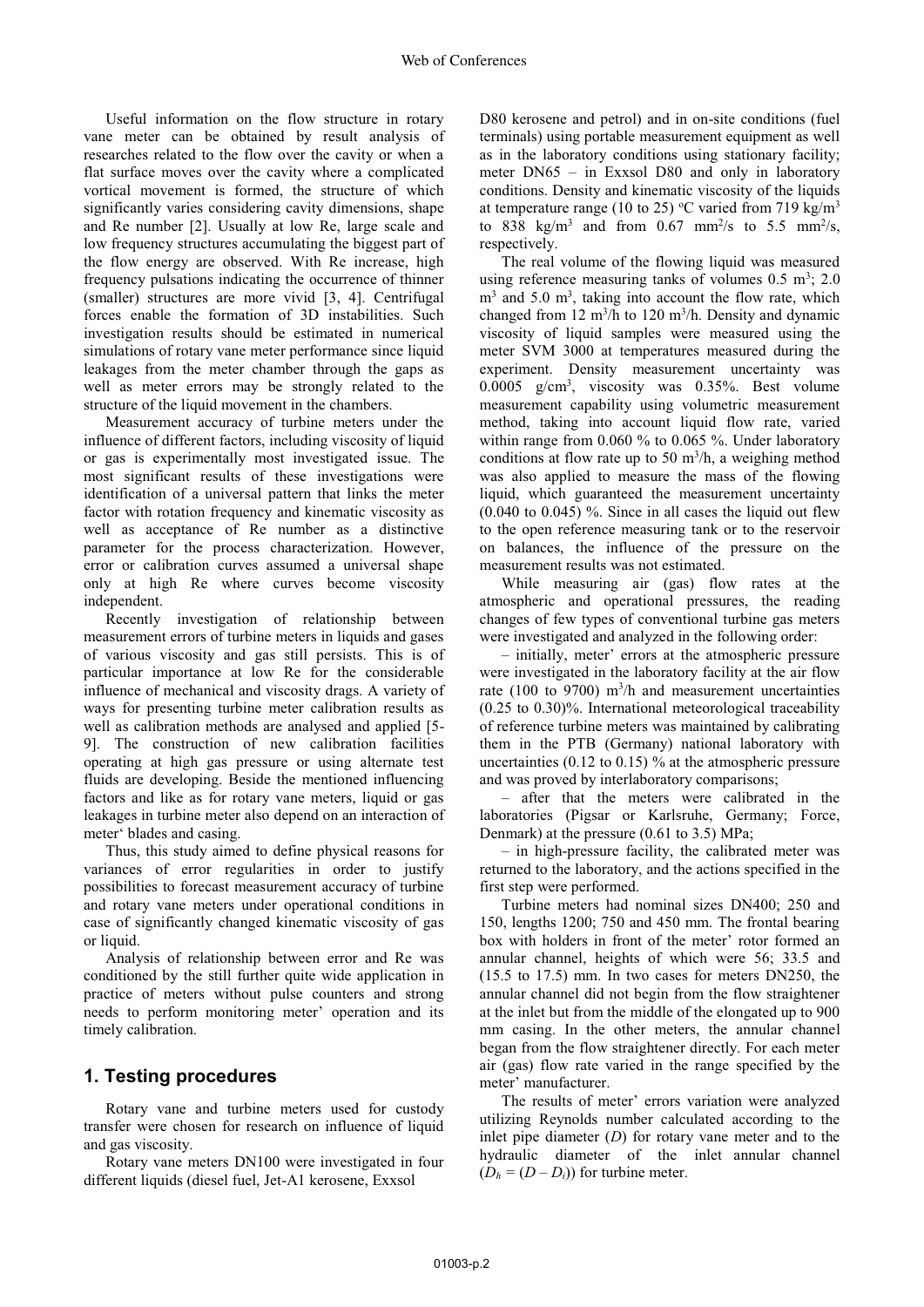## **2. Results and discussions**

#### **2.1. Influence of liquid viscosity on measurement errors of rotary vane meters**

The experimental results of errors dependence on  $Re<sub>D</sub>$  are shown in Figure 1. It can be observed that the error curves have the denominated peak, up to which the errors are strongly stratified due to the influence of mechanical friction and hydrodynamic forces induced by liquid viscosity.

The errors decrease with the increase of the liquid flow rate and  $Re<sub>D</sub>$ . This is the consequence of increased rotating forces, due to which the influence of mechanical friction and retarding viscosity forces relatively decreases until the equilibrium of rotating and retarding forces is reached. The peak of the errors moves towards higher

flow rates when the viscosity decreases. There is evidence to state that at high liquid viscosity there is also the peak of error curve, but it reveals itself with decreasing Re<sub>D</sub>.

Comparison of errors and pressure loss curves shows that the peak of errors correlates with the point where the

sharp change of pressure loss curve occurs. It means that analogous regimes are inherent for flow in the rotary vane meter passage, as for the flow in the channel. In the range of low Re<sub>D</sub>, the pressure losses are proportional to the flow velocity, whereas physical parameters of the liquid determine error variation. In the range of high  $\text{Re}_{\text{D}}$ , due to significantly increasing turbulent viscosity, the pressure losses change proportionally to the velocity square; thus, the ratio of retarding and rotating forces increases with the increase of the flow rate, and the errors start to approach more negative values.

Thus the transition of the flow in the meter' passage to the turbulent flow regime causes the formation of the universal regularity pattern of error variation and its tendencies to get a certain asymptotic value when  $Re_D$ approaches to 10<sup>6</sup>. The last phenomenon means that liquid viscosity doesn't influence more flow pattern and the equilibrium of rotating and retarding forces has steadied. Difference between error curves (2) and (3) in Figure 3 is more related to different meter sizes than to liquid viscosity values. Something more about it will be presented in the next section



Figure 1. Rotary vane meter' errors variation versus Re<sub>D</sub>: meter DN100: 1 – diesel fuel ( $\bar{v}$  = 4.6 mm<sup>2</sup>/s); 3 – Exxsol D80 and aviation kerosene ( $\overline{v} = (2 \pm 0.3)$  mm<sup>2</sup>/s); 4 – petrol ( $\overline{v} = 0.73$  mm<sup>2</sup>/s); meter DN65: 2 – Exxsol D80 kerosene ( $\overline{v} =$ 2.3 mm<sup>2</sup>/s)

### **2.2. Influence of air (gas) viscosity on measurement errors of turbine meters**

The results of variation of turbine meter' errors at the atmospheric pressure presented in Figure 2 show the more complicated its distribution which is primarily predetermined by the different designs and sizes of meters selected for investigation. Furthermore, at low ReDh that corresponds the meter' operation or calibration conditions at atmospheric pressure, the character of the error variation is strongly influenced by the substantial retarding non-viscous and viscous forces, relatively small rotating torque, the geometry of the annular channel and rotor, specific features of the transitional flow in the annular channel and some other factors applied for linearization of calibration curve.

The considerable dispersion of the turbine meter' errors from  $-1.5\%$  to 3 % at the atmospheric pressure and low Re<sub>Dh</sub> is observed. However, this dispersion reduces up to  $\pm$  0.5 % or even less, when Re<sub>Dh</sub> increases up to  $\sim$ 4·10<sup>5</sup>. It can be briefly summarized that, as in the case of rotary vane meter, the shift of Re<sub>Dh</sub> to the higher value diminishes the influence of factors significant at lower Re<sub>Dh</sub> and equalizes the impact of remaining factors when high Re<sub>Dh</sub> is reached.

At first sight, the error dispersion in Figure 2 seems to be chaotic, but it is not so if we take a look more carefully. Thereto in Figure 3, these results are presented as normalized values against parameter Re<sub>Dh</sub>/k:

$$
\Delta = \frac{(\delta - \delta_{min})}{(\delta_{max} - \delta_{min})} = f(\text{Re}_{Dh}/k); \tag{1}
$$

here  $\delta_{min}$ ,  $\delta_{max}$ – minimum and maximum of meter error; *k* –coefficient.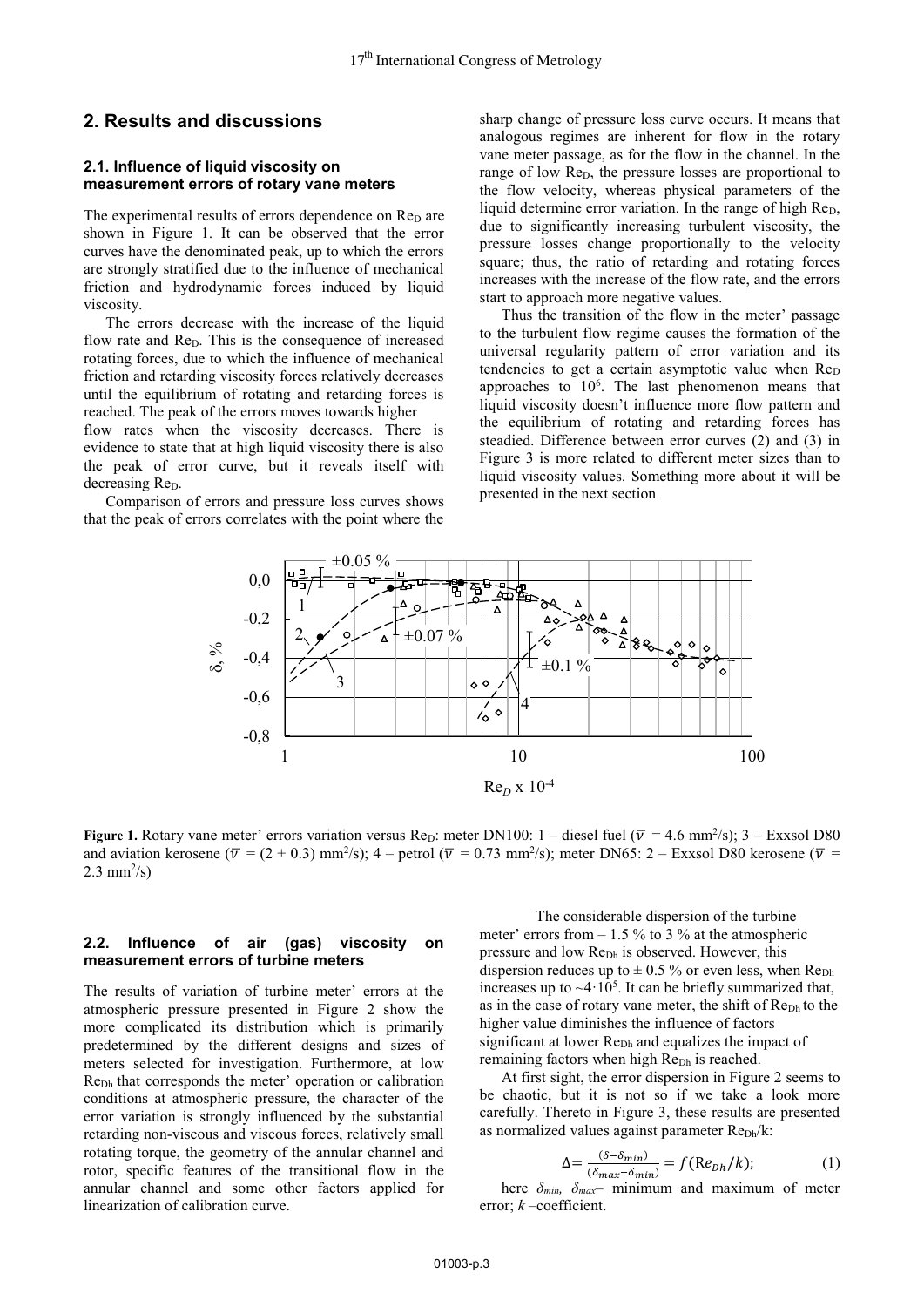

**Figure 2.** Comparison of error variation of all investigated turbine meters at the atmospheric pressure ( $\overline{v}$  = 15 mm<sup>2</sup>/s): 1 – error curves with one prime peak; 2 – with 2 peaks or with non-uniform approach to the prime peak; 3 – without prime peak

**Note.** Only in this case, coefficient k is introduced to reach the closeness of the error curves of different meter sizes. Single Re<sub>Dh</sub> does not evaluate the fact that turbine meter is rotating device and rotating torque depends on the height of blades and its distance from the rotor axis as well as on other numerous factors. For the first and partial approximation to more universal curve, it was assumed k being equal to the distance of the blade center from rotor axis.

Figure 3 shows that it is possible to distinguish at least 3 different shapes of error curves. The first type of error curves (1) has one prime peak located in the region of  $\text{Re}_{\text{Dh}}/k = (5 \text{ to } 8) \cdot 10^5 \text{ m}^{-1}$ . As in the case of rotary vane meter, prime peak divides meter operation interval into two parts at the first of which meter operates at low Re<sub>Dh</sub> and it is influenced by the all factors mentioned above. At  $Re_{Dh}/k > 8.10<sup>5</sup>$  meter begins to operate in turbulent flow regime independent on fluid viscosity as well as on mechanical factors and error curves assume universal shape.

The second type of error curves (2) has the first peak located in the region of  $\text{Re}_{\text{Dh}}/k \leq 2 \cdot 10^5$ . It is possible to make presumption, that in such cases the specific measures are applied for reduction of non-viscous and viscous retarding forces and for increase of rotating torque due to the peculiarities of velocity distribution in the annular channel, flow pulsations typical for early transitional flow regime and ones associated with the phenomena of flow separation and resonance while

flowing around the rotating impeller. Under the influence of such measures the error peak is reached faster and it shifts at lower  $\mathsf{Rep}_{h}/k$ . Since this happens in the area of low  $\text{Rep}_{h}/k$ , the flow cannot be considered a fully developed turbulent flow. The wavy error variation until the prime error peak demonstrates the flow sensitivity to various disturbances. The prime error peak may form or it can be not clearly visible if the flow is highly disturbed.

The third type of error curves (3) represents the last mentioned conditions when error sustains its variation pattern being typical for turbulent flow regime till prime peak zone is reached.

It is also important to notice that the turning-point of all curves are related with essential changes of rotating and retarding forces ratio as well as errors and located in well-defined zones: prime peak at  $\text{Re}_{\text{Dh}}/k = (5 \text{ to } 8) \cdot 10^5$ ; first peak or minimum at  $(1$ to  $3)$  $\cdot 10^5$ . The slope of error curves between the turning-points is also quite informative. In accordance with such analysis, it is possible to predict the meter operation regimes and effects of meter installation into enlarged pressure air (gas) flow.

Comparison of relationships between the turbine meter errors and Re<sub>Dh</sub> values at the atmospheric and enlarged pressures is presented in Figure 4. As it is seen, in enlarged pressure flow turbine meter' errors remain at the level, to which ones were approached at atmospheric pressure and  $\text{Re}_{\text{Dh}} \sim 4.10^5$  (see Figure 2).



Figure 3. Comparison of normalized error curves of turbine meters: 1 – error curves with one prime peak; 2 – with 2 peaks or with non-uniform approach to the prime peak;  $3$  – without prime peak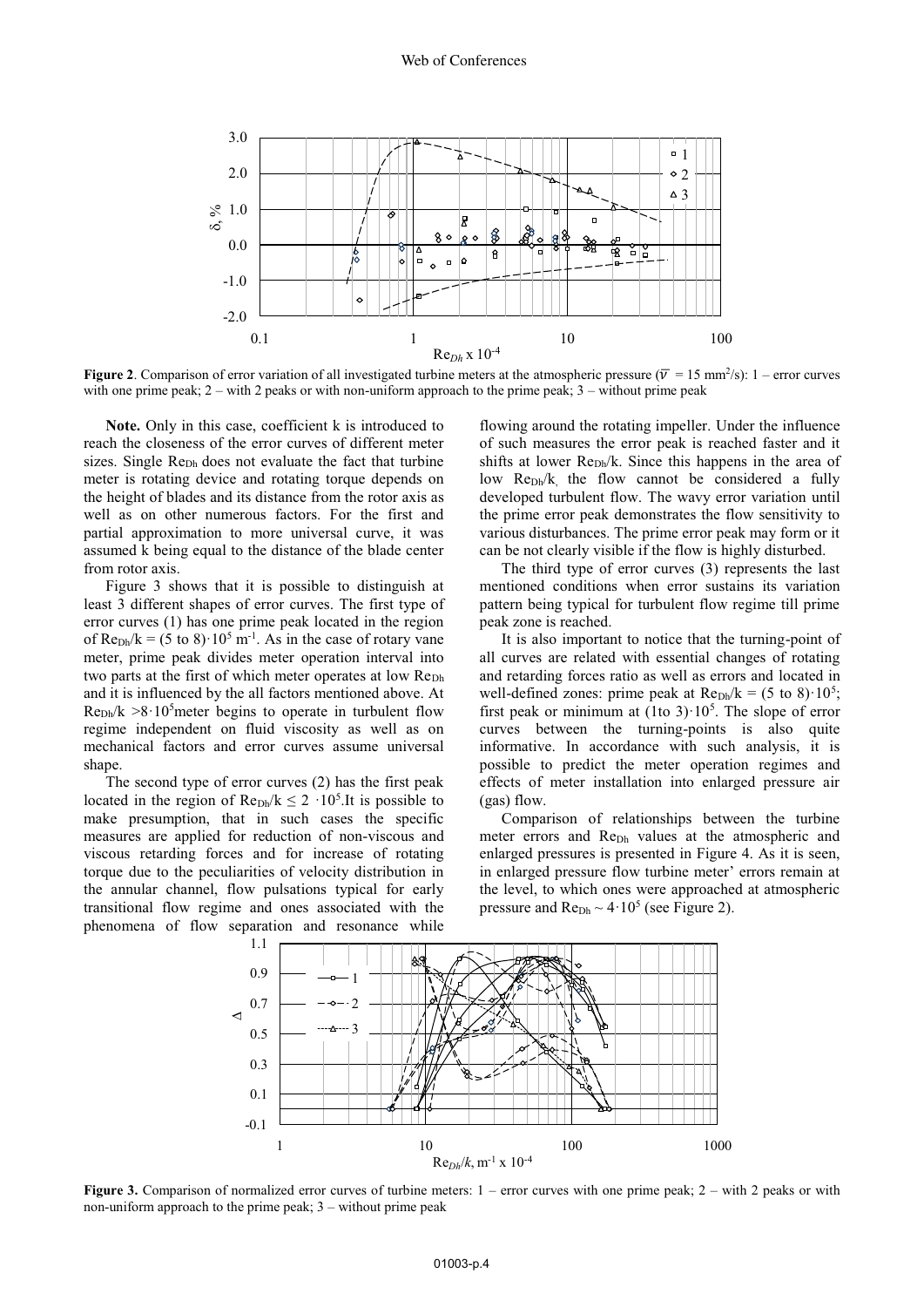

**Figure 4.** Comparison of error variation of investigated turbine meters at the atmospheric and enlarged pressures: 1 – atmospheric pressure,  $\bar{v} = 15$  mm<sup>2</sup>/s; 2 – pressure 0.61 MPa,  $\bar{v} = 2.74$ mm<sup>2</sup>/s; 3 – pressure 3.5 MPa,  $\bar{v} = 0.46$  mm<sup>2</sup>/s

It means that with an increase of pressure, the greatest error variations occur in the area of low Re<sub>Dh</sub> as the smallest negative error values due to the increase of density and rotary torque always have to shift toward positive values, while peak value has to decrease because with the increase of Re<sub>Dh</sub> turbulent flow regime is achieved faster, and during it the error begins to change toward negative values due to growing retarding forces

However, if the character of the error variation at the atmospheric pressure is like at turbulent flow regime, the same tendency will remain at the enlarged pressure. This is clearly evident from Figure 5. The similarity principle according to Re<sub>Dh</sub> comes into force. Dashed lines mark the position of forecasted first error peak. The set of the upper points (Figures 4 and 5b) is attributed to the turbulent flow and demonstrates the limit until which the error peak could maximally shift at low Re<sub>Dh</sub>.



**Figure 5.** Variation of errors of different type and size turbine meters taking into consideration Reph: a) – DN 150, conventional type: 1; 3 – atmospheric pressure; 2; 4 – pressure 0.61 MPa; b) –DN 250, elongated casing: 1 – atmospheric pressure; 2 – pressure 3.48 MPa

Finally, it may be concluded that in accordance with

the shape of the turbine meter'error curve at the atmospheric pressure, the errors at enlarged pressure can be evaluated with accuracy being tolerable for some practical conclusions. To ensure the reliability of such forecast, it is necessary to analyze the error curve for the widest Re<sub>Dh</sub> range possible at the atmospheric pressure. It is very important to know the shape of the error curve at low Re<sub>Dh</sub> and also at  $\text{Re}_{\text{Dh}}$  > 10<sup>5</sup> when the flow becomes stably turbulent and the errors start to approach the constant asymptotic value.

 These results are in good agreement with the relationship between meter' factor K and parameter  $(Hz/\overline{v})$  [5].

#### **2.3. Comparison of measurement errors of rotary vane and turbine meters**

Figure 6 demonstrates comparison of rotary vane meter (a) and turbine meter (b) measurement error variations in liquid and air (gas) flows under the influence of variable viscosity. For comparison purposes, turbine meter' errors are provided taking into account ReDh since, as indicated above, the flow in a turbine meter is similar to the flow in an annular channel. For the rotary vane meter, inlet diameter (D) was left as the reference parameter.

Despite the different measurement principles between turbine meters and rotary vane meters, analysis of error dependency on Re shows that in both cases these dependencies are very similar. Certain discrepancies according to Re can be explained by inadequate selection of the characteristic geometric parameter due to rather complicated geometry of meter' passage as well as peculiarities of interaction mechanism between the rotors and the casing walls that requires more detailed investigations.

However, the last facts suggest that in highly turbulent flow the impacts of flow separation phenomena and centrifugal forces are also unified, while the flow near the wall isn't considerably influenced by the large scale of turbulent disturbances.

Corresponding author: nerijus.pedisius@lei.lt